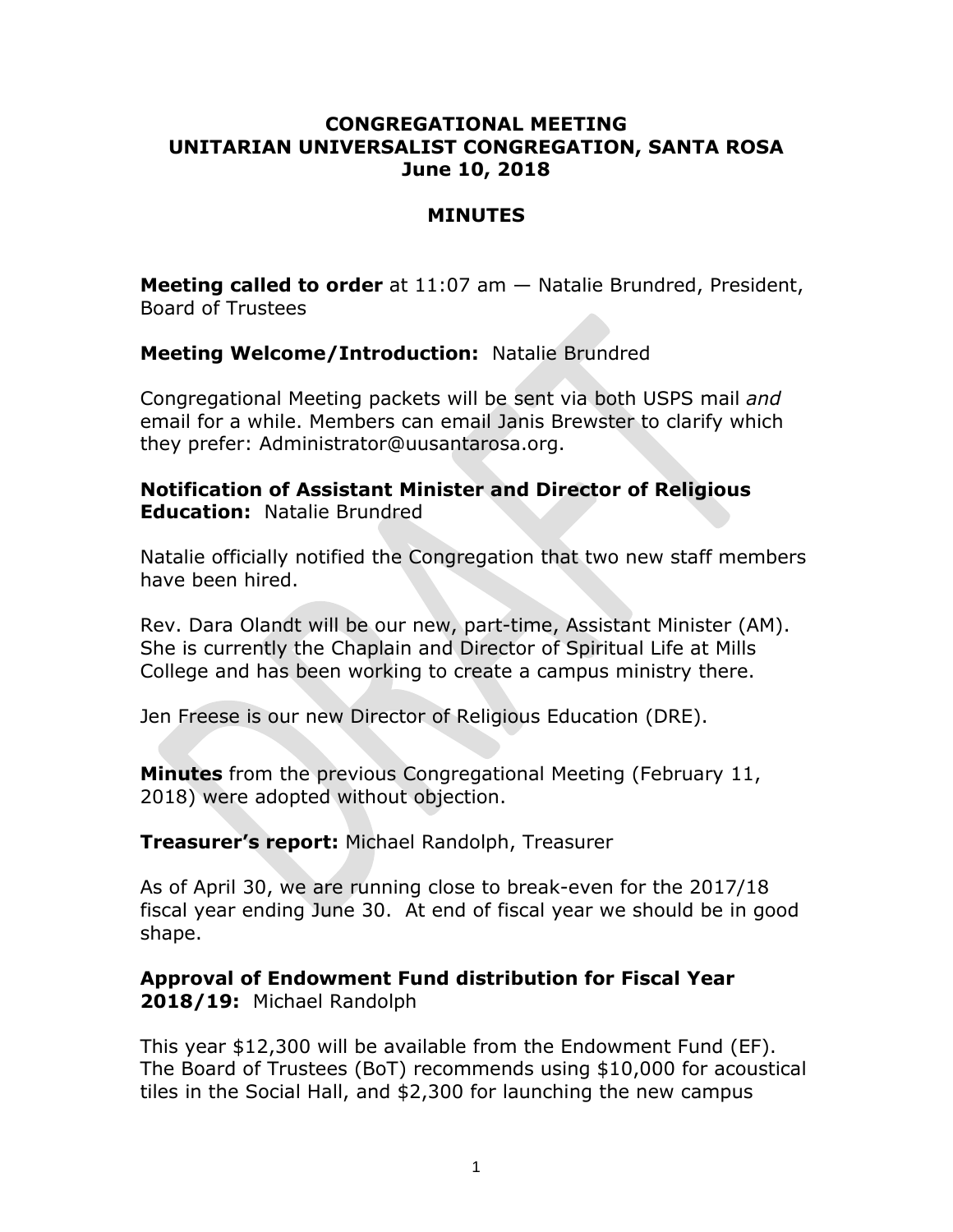ministry program. Michael Randolph moved that the Congregation vote on the recommendation. The motion was seconded.

Installing tiles in the low ceiling section will result in a noticeable reduction noise level. The committee is continuing its research on options and costs.

**VOTE:** The motion was called and carried unanimously, with 1 abstention.

### **Presentation of proposed FY 2018/19 budget:** Michael Randolph

We'll need to raise \$65,000 total in additional pledges to balance the budget for the coming fiscal year, not \$60,000 as originally notified. To date, \$33,000 of that has been raised.

**Approval of the 2018/19 fiscal year budget.** Michael made the motion and it was seconded.

Having a pre-school is not a dead issue, but we have not yet found a partner. If we do not raise all the \$65,000 in increased pledges, we have sufficient funds in savings we could use if we have to. **VOTE:** The motion was called. The 2018/19 FY Budget was approved unanimously.

**Endowment Fund Presentation:** Reid Stinnett, Endowment Committee Chair

Endowment Committee members are: Helga Lemke, Michael Randolph, Mary Lill Lee, Robin Rogers and Susan Dickey.

The committee assists members in giving to the Endowment Fund, and joining the Legacy Circle. The Legacy Circle is all of the members who've made provisions in their wills to leave funds to UUCSR, or via another mechanism such as naming UUCSR as an IRA beneficiary.

**Nomination and election of Endowment Committee member and representatives at UU General Assembly:** Richard Senghas, Chair, Nominating Committee

The Nominating Committee nominated Louise Ostlund to become a member of the Endowment Committee. Several seconds were made. **VOTE:** Louise Ostlund was approved unanimously.

Members of the Nominating Committee: Mark Sowers, Barrie Noe, Bertha Jean Schmidt, Ellen Skagerberg.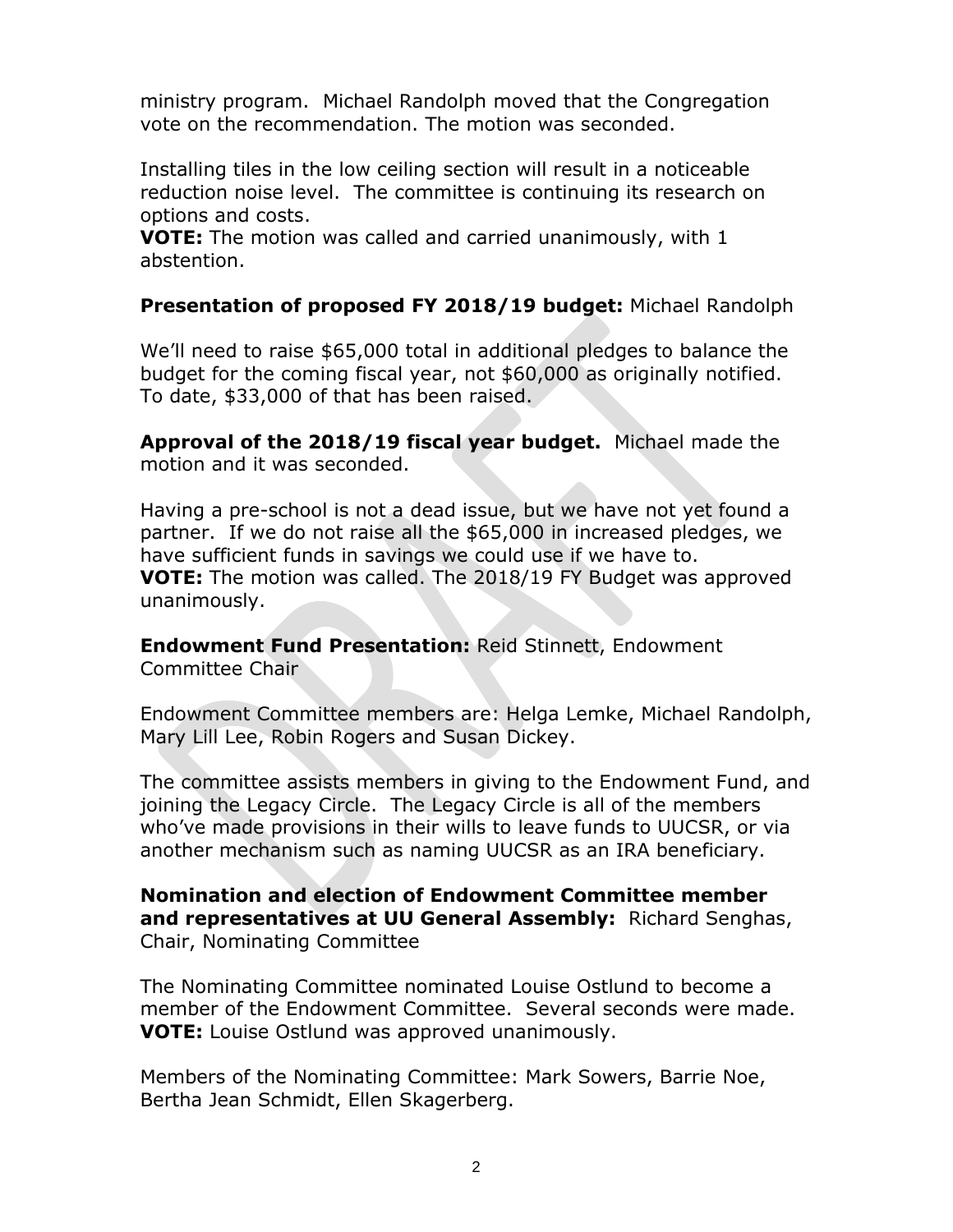Richard requested nominations for representatives to this year's General Assembly (Kansas City MO, June 20-24, 2018) from the floor. Susan Panttaja and Carol Kraemer volunteered to be offsite delegates. Richard nominated both candidates and the motion was seconded. There was no discussion.

**VOTE:** Susan Panttaja and Carol Kraemer were approved unanimously.

**Naming Opportunities Policy:** Richard Senghas, Committee member

Richard moved that the naming policy be approved. **VOTE:** The motion to adopt the Naming Opportunities Policy and background note carried unanimously.

# **Advocates for Social Justice (A4SJ) report and ratification of**

**Chair:** Linda Harlow, Chair, A4SJ

Projects this year include the film series, diversity project, hot topics, share-the-basket, work on housing and environmental issues, and more. Linda is retiring as chair.

The Advocates officers will be: Elaine Wellin – chair, Lynn Riepenhoff – treasurer, Linda Lambert – secretary.

The A4SJ Charter has been revised as follows:

- Anyone who comes to an A4SJ meeting can vote.
- There is a new process for selecting projects. The process now clearly defines a set of criteria for adopting a new project.

The Advocates nominated Elaine Wellin to be their new chair. The nomination was seconded. There was no discussion. **VOTE:** Elaine Wellin was approved unanimously.

**Proposed changes to Bylaws:** Ellen Skagerberg, Member, Bylaws Revision Task Force

The Bylaws Task Force members are: Mary Louise Jaffray, John Mason, Natalie Brundred, and Ellen Skagerberg.

**Article II, Section 1:** Proposed changes would: modify the wording of the Purpose; add our Covenant, Mission, and Vision; and make a word change in our Mission: Caring about *for* one another. Trustee Sean Freese moved that these changes by approved.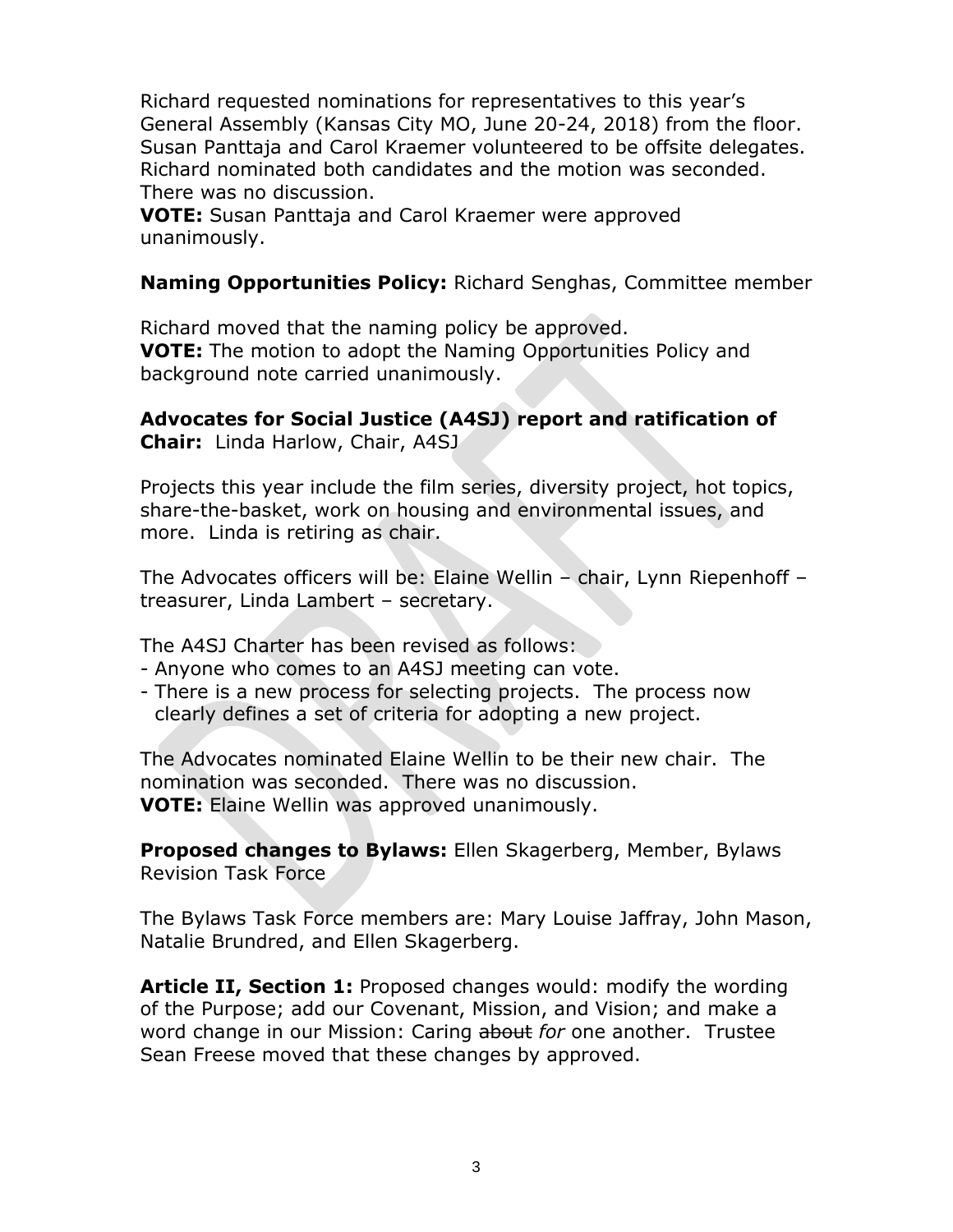This is consistent with what we're trying to do, and it's articulating it and keeping it in front of us. It's elaborating *our* mission, not just UUA's.

**VOTE:** The motion was passed unanimously with one abstention.

**Substitute "Pacific Western Region" or "PWR" for "Pacific Central District" and "PCD"** throughout the Bylaws, to reflect the recent change in the UUA's structure. Trustee Gretchen Paradis moved to approve these changes. No discussion. **VOTE:** The motion was passed unanimously.

**Article IV, Section 2**: **Times and Agendas**. This change would result in a minimum of two business meetings per year, and change the calendar of required items at each meeting. Trustee Natalie moved to approve these changes.

Some members noted that additional meetings can be called as needed, and that the proposal is to set up regular congregational nonvoting meetings, which could be converted to a voting business meeting with notice, if needed.

Some members said these meetings are part of the process by which we live our values as an institution, and value a space where people get to talk.

A member of the Task Force reminded people that we're talking about having a minimum of two "just business" meetings. There are provisions to call additional voting meetings and informational meetings.

Someone noted that an October "Town Hall" meeting would encourage people to participate in open mic. It was noted that we'll have more flexible time in the third meeting.

Bob Barrows called the question. A substantial majority voted yea, a small number voted nay, and there were 3 abstentions.

**VOTE:** To revise Article IV, Section 2 of the Bylaws. By a show of raised hands the motion carried.

In favor: the overwhelming majority  $(>2/3)$ Against: 7 Abstentions: 4

**Article VI, Section 2: Election of Trustee Officers:** To approve proposed language that adjusts the timing of this function in light of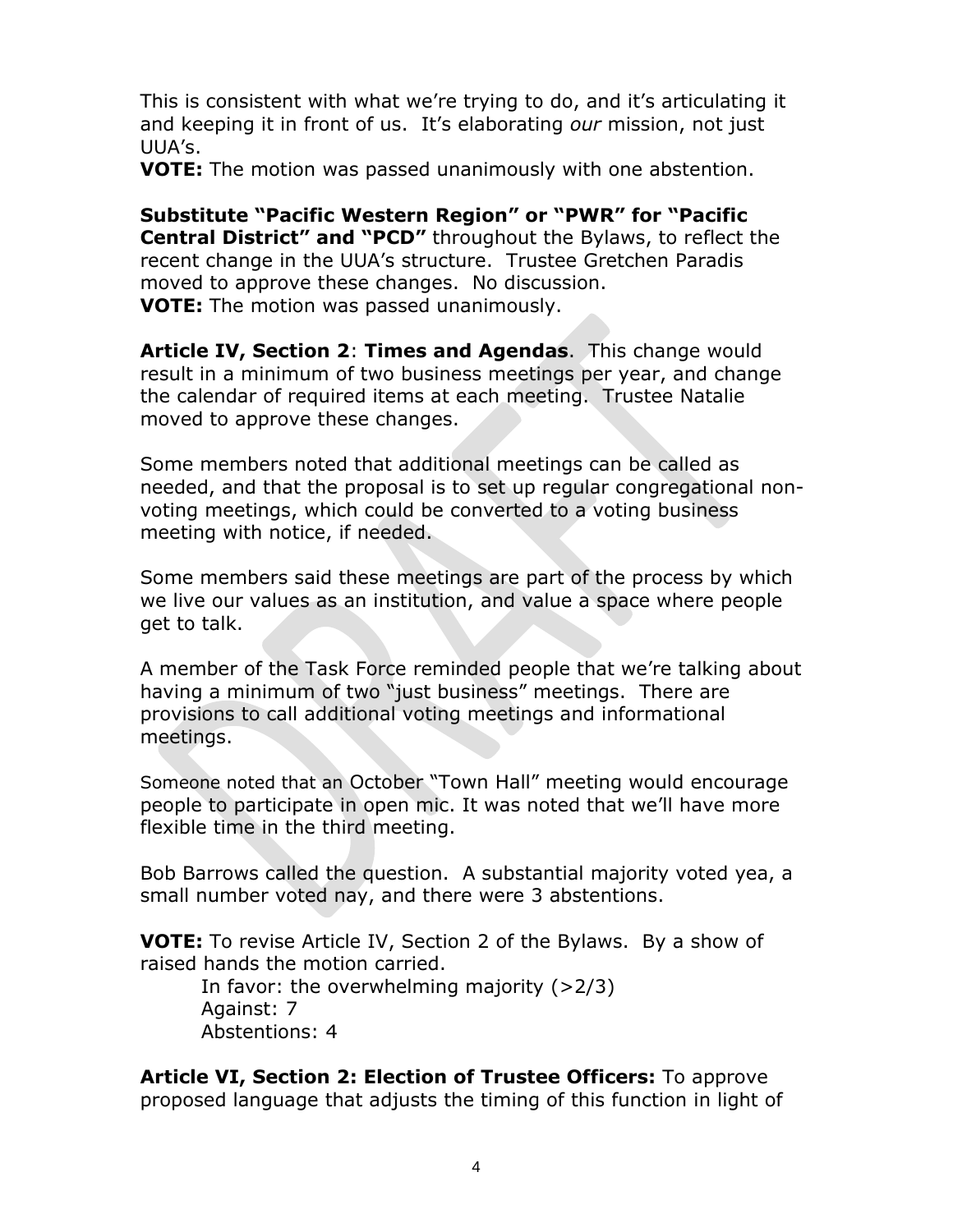the previous vote. Trustee Gretchen Paradis moved to adopt the new language. No discussion.

**VOTE:** The motion carried unanimously.

**Article VI, Section 5: Treasurer:** To add language requiring the Treasurer to report to the Congregation after closing each year's fiscal books. Trustee Sean moved to adopt the new language. No discussion. **VOTE:** The motion carried unanimously.

**Congregational Policy on Congregational Gatherings:** Requires that the Board call at least one meeting of the congregation, most likely in October, for open discussion. Trustee Natalie moved to adopt this policy.

A congregant suggested we add a requirement to the Bylaws that we keep an updated list of policies by date and title, so we can know what's been passed. Natalie stated it is one of her goals to get all the charters, policies and procedures updated and in one place this year.

Natalie stated that the purpose of the meeting in this policy is to discuss and think and be together.

**VOTE:** The motion carried unanimously, with 2 abstentions.

**Board Report:** Natalie Brundred, President, Board of Trustees We start the new congregational year July 1.

We'll elect officers at the June Board meeting, wrap up this year and set up next year, collaborate with the Stewardship Committee to raise the funds needed for our new Assistant Minister, define our goals and how we want to move forward, and then we'll get to work and make it happen.

The next big item on our horizon is hiring a Communications Director. Having a paid staff person is necessary; it's too big a job for a volunteer committee to do.

We are a growing, strong, healthy congregation because of our members' heart, passion, love, joy, and commitment.

**Appreciations:** Natalie Brundred, President, Board of Trustees

**Jeanie Bates** - for many critical contributions to UUCSR, including Friday Fun Night, BoT President, TIE leader and training; A4SJ and cofacilitating the fire support group.

**Linda Harlow** - retiring as chair of A4SJ after 4 years; Women Together co-leader.